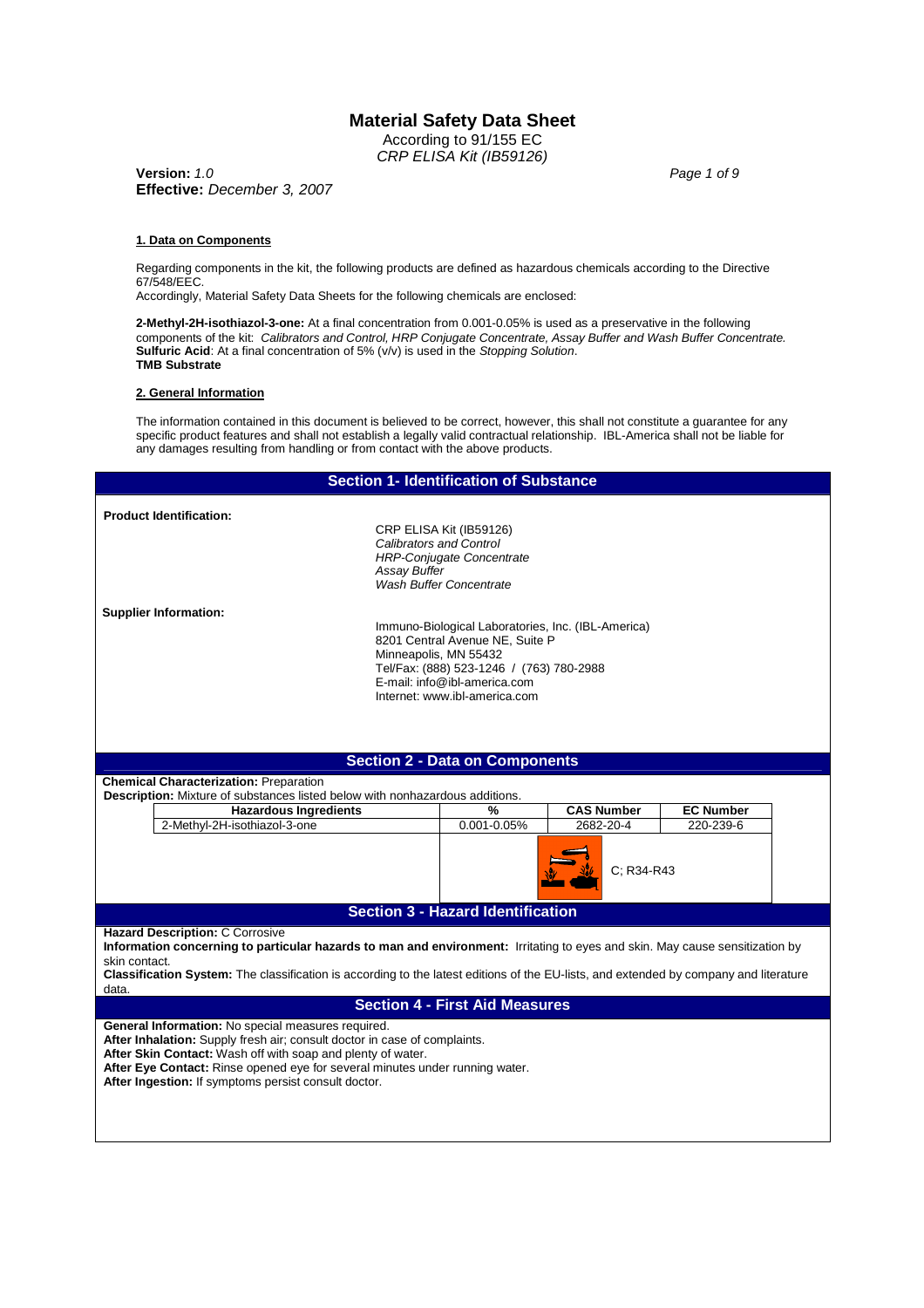According to 91/155 EC *CRP ELISA Kit (IB59126)*

**Version:** *1.0 Page 2 of 9* **Effective:** *December 3, 2007*

|                                                                                                                                                                                                                                                                                                                                                                                                | <b>Section 5 - Fire Fighting Measures</b>                                                                                                                                                                                                                                                                          |
|------------------------------------------------------------------------------------------------------------------------------------------------------------------------------------------------------------------------------------------------------------------------------------------------------------------------------------------------------------------------------------------------|--------------------------------------------------------------------------------------------------------------------------------------------------------------------------------------------------------------------------------------------------------------------------------------------------------------------|
| Protective Equipment: No special measures required.                                                                                                                                                                                                                                                                                                                                            | Suitable Extinguishing Agents: CO <sub>2</sub> powder or water spray. Fight larger fires with water spray or alcohol resistant foam.                                                                                                                                                                               |
|                                                                                                                                                                                                                                                                                                                                                                                                | <b>Section 6 - Accidental Release Measures</b>                                                                                                                                                                                                                                                                     |
| Person-Related Safety Precautions: Not required.<br>Additional Information: No dangerous substances are released.                                                                                                                                                                                                                                                                              | Measures for Environmental Protection: Dilute with plenty of water. Do not allow to enter sewers / surface or ground water.<br>Measures for Cleaning/Collecting: Absorb with liquid-binding material (sand, diatomite, acid binders, universal binders, sawdust).                                                  |
|                                                                                                                                                                                                                                                                                                                                                                                                | <b>Section 7 - Handling and Storage</b>                                                                                                                                                                                                                                                                            |
| Handling:<br>Information for Safe Handling: Avoid contact with skin and eyes.                                                                                                                                                                                                                                                                                                                  | Information for Fire and Explosion Protection: No special measures required.                                                                                                                                                                                                                                       |
| Storage:<br>Further Information About Storage Conditions: None.                                                                                                                                                                                                                                                                                                                                | Requirements to be met by Storerooms and Receptacles: No special requirements.<br>Information About Storage in One Common Storage Facility: Not required.                                                                                                                                                          |
| <b>Storage Class:</b><br>Class According to Regulation on Flammable Liquids: Void.                                                                                                                                                                                                                                                                                                             |                                                                                                                                                                                                                                                                                                                    |
|                                                                                                                                                                                                                                                                                                                                                                                                | <b>Section 8 - Exposure Controls and Personal Protection Gear</b>                                                                                                                                                                                                                                                  |
| materials with critical values that have to be monitored at the workplace.                                                                                                                                                                                                                                                                                                                     | Additional Information About Design of Technical Facilities: No further data; see item 7.<br>Ingredients with Limit Values that Require Monitoring at the Workplace: The products does not contain any relevant quantities of<br>Additional Information: The lists valid during the making were used as the basis. |
| <b>Personal Protective Equipment:</b><br>Respiratory Protection: Not required.<br>Protection of Hands: Protective gloves.<br>Eye Protection: Goggles recommended during refilling.                                                                                                                                                                                                             | General Protective and Hygienic Measures: The usual precautionary measures are to be adhered to when handling chemicals.                                                                                                                                                                                           |
|                                                                                                                                                                                                                                                                                                                                                                                                | <b>Section 9 - Physical and Chemical Properties</b>                                                                                                                                                                                                                                                                |
| <b>Form: Liquid</b><br><b>Colour: Colourless</b><br><b>Odour: Odourless</b><br><b>Change in Condition</b><br>Melting Point/Melting Range: Undetermined<br>Boiling Point/Boiling Range: Undetermined<br>Flash Point: Not applicable<br><b>Self-Igniting:</b> Product is not self-igniting.<br>Danger of Explosion: Product does not present an explosion hazard<br><b>Density: Undetermined</b> |                                                                                                                                                                                                                                                                                                                    |
| Solubility in/Miscibility With: Water: Fully miscible<br>pH value at 20°C: Undetermined                                                                                                                                                                                                                                                                                                        |                                                                                                                                                                                                                                                                                                                    |

**Dangerous Decomposition Products:** No dangerous decomposition products known.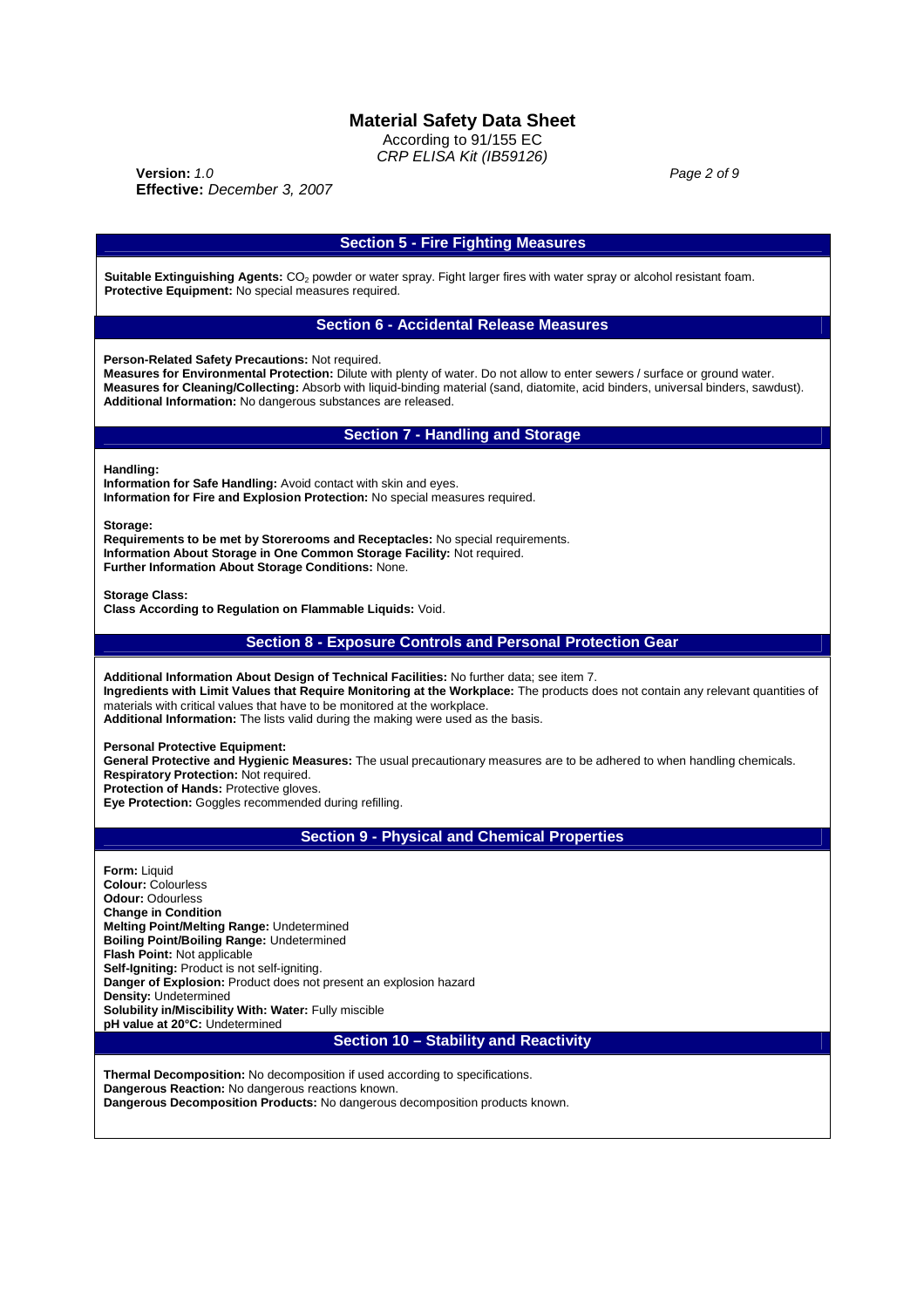According to 91/155 EC *CRP ELISA Kit (IB59126)*

**Version:** *1.0 Page 3 of 9* **Effective:** *December 3, 2007*

**Section 11 - Toxicological Information**

**Acute Toxicity**

**Primary Irritant Effect: On the Skin:** No irritant effect.

**On the Eye:** No irritant effect.

**Sensitization:** No sensitizing effects known.

**Additional Toxicological Information:** The product is not subject to classification according to the calculation method of the General EU Classification Guidelines for Preparations as issued in the latest version.

**Section 12 - Ecological Information**

**General Notes:** Generally not hazardous for water.

## **Section 13 - Disposal Considerations**

**Product:**

**Recommendation:** Smaller quantities can be disposed of with household water.

**Uncleaned Packaging:**

**Recommended Cleansing Agents:** Water, if necessary together with cleansing agents. **Section 14 - Transport Information**

**Special Shipping Information:** Does not constitute a hazard.

## **Section 15 - Regulations**

**Labelling According to European Labelling Guidelines:** Observe the general safety regulations when handling chemicals. The product is not subject to identification regulations under EC Directives.

**Section 16 - Other Information**

**Text of R phrases listed in section 2:**

R 34 - Causes burns.

R 43 – May cause sensitization by skin contact.

This information is prepared based on our present knowledge. However, this shall not constitute a guarantee for any specific product features and shall not establish a legally valid contractual relationship.

**Prepared By:** QA Department (QMR)

**Contact:** Mr. Ian Higgins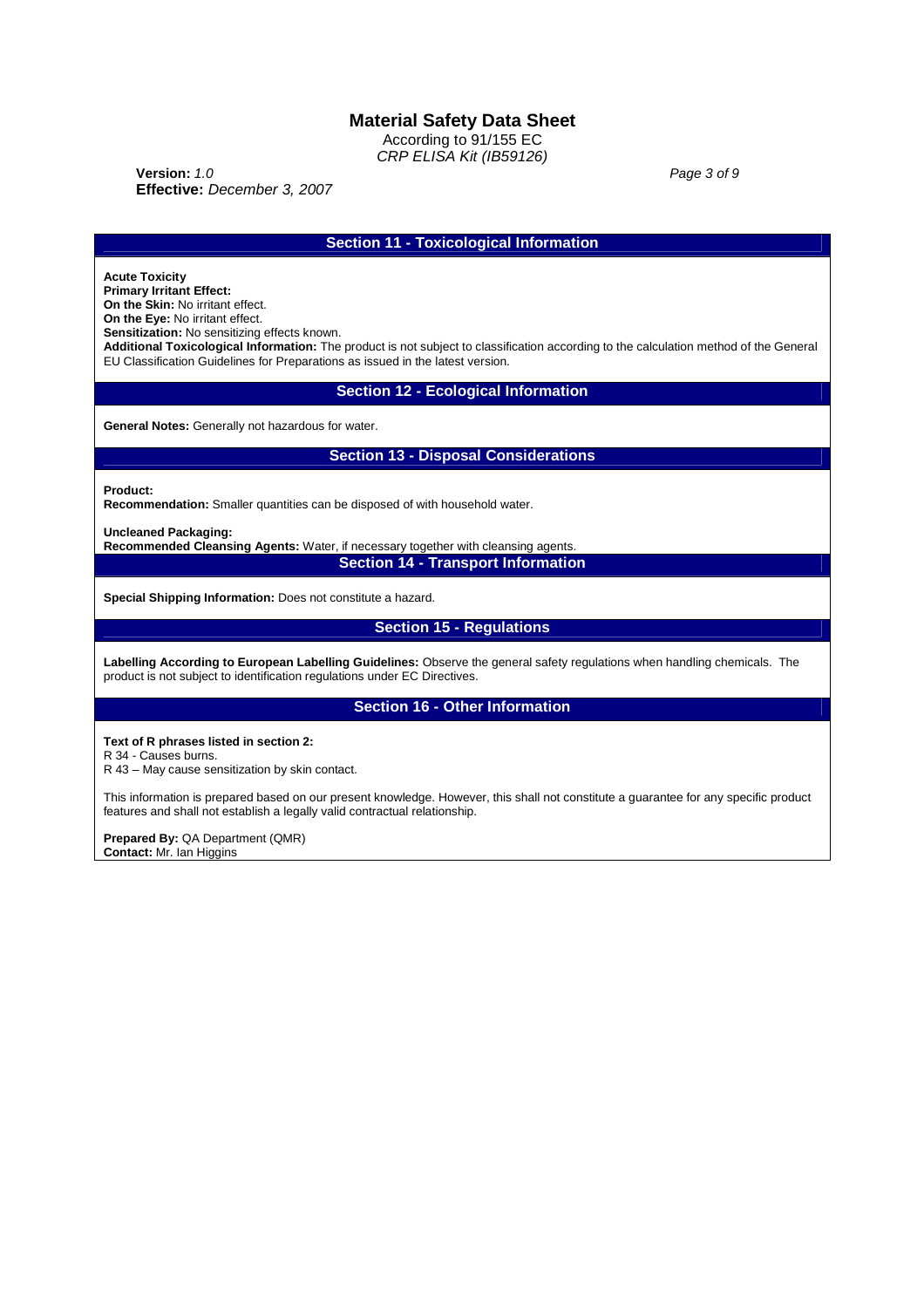According to 91/155 EC *CRP ELISA Kit (IB59126)*

**Version:** *1.0 Page 4 of 9* **Effective:** *December 3, 2007*

| <b>Section 1- Identification of Substance</b>                                                                                                                                                                                                                                                                                                                                                                                                                                                                                                                                                                                                                                                                                 |                                                                                                                                              |                                                           |
|-------------------------------------------------------------------------------------------------------------------------------------------------------------------------------------------------------------------------------------------------------------------------------------------------------------------------------------------------------------------------------------------------------------------------------------------------------------------------------------------------------------------------------------------------------------------------------------------------------------------------------------------------------------------------------------------------------------------------------|----------------------------------------------------------------------------------------------------------------------------------------------|-----------------------------------------------------------|
| <b>Product Identification:</b><br><b>Stopping Solution</b>                                                                                                                                                                                                                                                                                                                                                                                                                                                                                                                                                                                                                                                                    | CRP ELISA Kit (IB59126)                                                                                                                      |                                                           |
| <b>Supplier Information:</b><br>Minneapolis, MN 55432                                                                                                                                                                                                                                                                                                                                                                                                                                                                                                                                                                                                                                                                         | 8201 Central Avenue NE, Suite P<br>Tel/Fax: (888) 523-1246 / (763) 780-2988<br>E-mail: info@ibl-america.com<br>Internet: www.ibl-america.com | Immuno-Biological Laboratories, Inc. (IBL-America)        |
| <b>Section 2 - Data on Components</b>                                                                                                                                                                                                                                                                                                                                                                                                                                                                                                                                                                                                                                                                                         |                                                                                                                                              |                                                           |
| <b>Chemical Characterization: Preparation</b><br>Description: Mixture of substances listed below with nonhazardous additions.<br><b>Hazardous Ingredients</b><br>Sulfuric Acid                                                                                                                                                                                                                                                                                                                                                                                                                                                                                                                                                | %<br>5%                                                                                                                                      | <b>CAS Number</b><br><b>EC Number</b><br>7664-93-9<br>N/A |
|                                                                                                                                                                                                                                                                                                                                                                                                                                                                                                                                                                                                                                                                                                                               |                                                                                                                                              | C: R35                                                    |
|                                                                                                                                                                                                                                                                                                                                                                                                                                                                                                                                                                                                                                                                                                                               | <b>Section 3 - Hazard Identification</b>                                                                                                     |                                                           |
| Information concerning to particular hazards to man and environment: Causes burns.<br>Classification System: The classification is according to the latest editions of the EU-lists, and extended by company and literature<br>data.<br>General Information: Immediately remove any clothing contaminated by the product.<br>After Inhalation: In case of unconsciousness place patient stably in side position for transportation.<br>After Skin Contact: Immediately wash with water and soap and rinse thoroughly.<br>After Eye Contact: Rinse opened eye for several minutes under running water.<br>After Ingestion: Do not induce vomiting. Drink plenty of water and provide fresh air. Call for a doctor immediately. | <b>Section 4 - First Aid Measures</b>                                                                                                        |                                                           |
| <b>Section 5 - Fire Fighting Measures</b><br>Suitable Extinguishing Agents: CO <sub>2</sub> , powder or water spray. Fight larger fires with water spray or alcohol resistant foam.<br><b>Protective Equipment:</b> No special measures required.                                                                                                                                                                                                                                                                                                                                                                                                                                                                             |                                                                                                                                              |                                                           |
| <b>Section 6 - Accidental Release Measures</b><br><b>Person-Related Safety Precautions:</b> Wear protective equipment. Keep unprotected persons away.<br>Measures for Environmental Protection: Do not allow to enter sewers / surface or ground water. Dilute with plenty of water.<br>Measures for Cleaning/Collecting: Absorb with liquid-binding material (sand, diatomite, acid binders, universal binders, sawdust).<br>Use neutralizing agent. Dispose contaminated material as waste according to section 13. Ensure adequate ventilation.                                                                                                                                                                            |                                                                                                                                              |                                                           |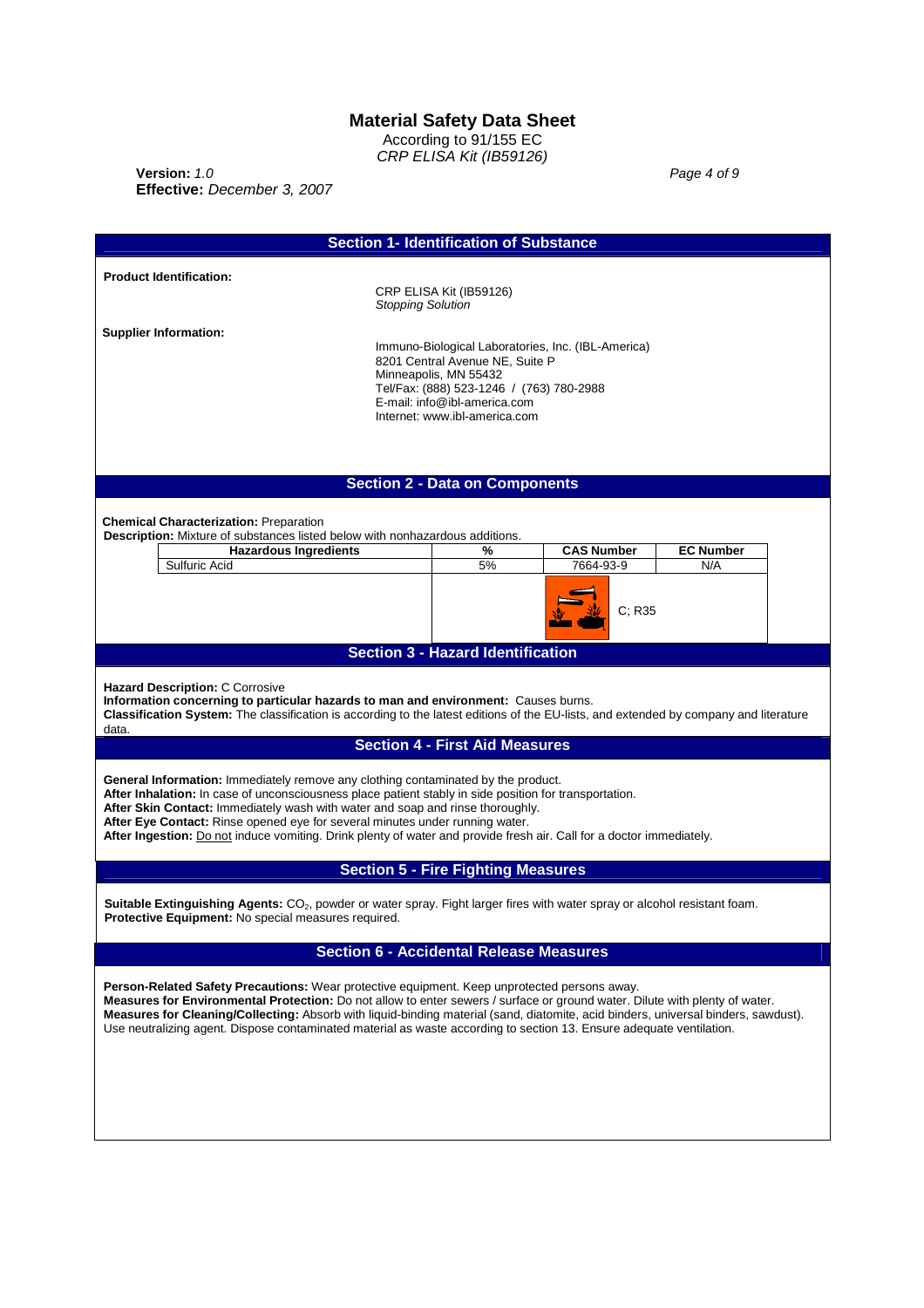According to 91/155 EC *CRP ELISA Kit (IB59126)*

**Version:** *1.0 Page 5 of 9* **Effective:** *December 3, 2007*

### **Section 7 - Handling and Storage**

#### **Handling:**

**Information for Safe Handling:** Wash thoroughly after handling. Remove contaminated clothing and wash before reuse. Keep container tightly closed. Avoid contact with eyes, skin and clothing. Avoid ingestion and inhalation. **Information for Fire and Explosion Protection:** No special measures required.

**Storage:**

**Requirements to be met by Storerooms and Receptacles:** No special requirements. **Information About Storage in One Common Storage Facility:** Not required. **Further Information About Storage Conditions:** Keep receptacle tightly sealed.

**Storage Class:**

**Class According to Regulation on Flammable Liquids:** Void.

#### **Section 8 - Exposure Controls and Personal Protection Gear**

**Additional Information About Design of Technical Facilities:** No further data; see item 7. **Ingredients with Limit Values that Require Monitoring at the Workplace:** The products does not contain any relevant quantities of materials with critical values that have to be monitored at the workplace. **Additional Information:** The lists valid during the making were used as the basis. **Personal Protective Equipment: General Protective and Hygienic Measures:** The usual precautionary measures are to be adhered to when handling chemicals. Avoid contact with eyes and skin. **Respiratory Protection:** Not required. **Protection of Hands:** Protective and resistant gloves. **Eve Protection:** Tightly sealed goggles. **Section 9 - Physical and Chemical Properties Form:** Liquid **Colour:** Colourless **Odour:** Odourless **Change in Condition Melting Point/Melting Range:** Undetermined **Boiling Point/Boiling Range:** Undetermined **Flash Point:** Not applicable **Self-Igniting:** Product is not self-igniting. **Danger of Explosion:** Product does not present an explosion hazard **Density:** Undetermined **Solubility in/Miscibility With: Water:** Fully miscible **pH value at 20°C:** <1 **Section 10 – Stability and Reactivity Thermal Decomposition/Conditions to be Avoided:** No decomposition if used according to specifications. **Dangerous Reaction:** No dangerous reactions known. **Incompatibilities (Concentrated Sulfuric Acid):** Avoid contact with alkaline solutions, metals, metal powders, chlorates, nitrates, strong oxidizing or reducing materials, combustible organic materials and excess heat.

**Dangerous Decomposition Products (Concentrated Sulfuric Acid):** Toxic fumes of oxides of sulfur when heated to decomposition. Will react with water or steam to produce toxic and corrosive fumes. Reacts with carbonates to generate carbon dioxide gas, and with cyanides and sulfides to from poisonous hydrogen cyanide and hydrogen sulfide, respectively.

### **Section 11 - Toxicological Information**

**Acute Toxicity**

**Primary Irritant Effect:**

**On the Skin:** Caustic effect on skin and mucous membranes.

**On the Eye:** Strong caustic effect.

**Sensitization:** No sensitizing effects known.

**Additional Toxicological Information:** The product shows the following dangers according to the calculation method of the General EU Classification Guidelines for Preparations as issued in the latest version: Corrosive. Swallowing will lead to a strong caustic effect on mouth and throat and to the danger of perforation of esophagus and stomach.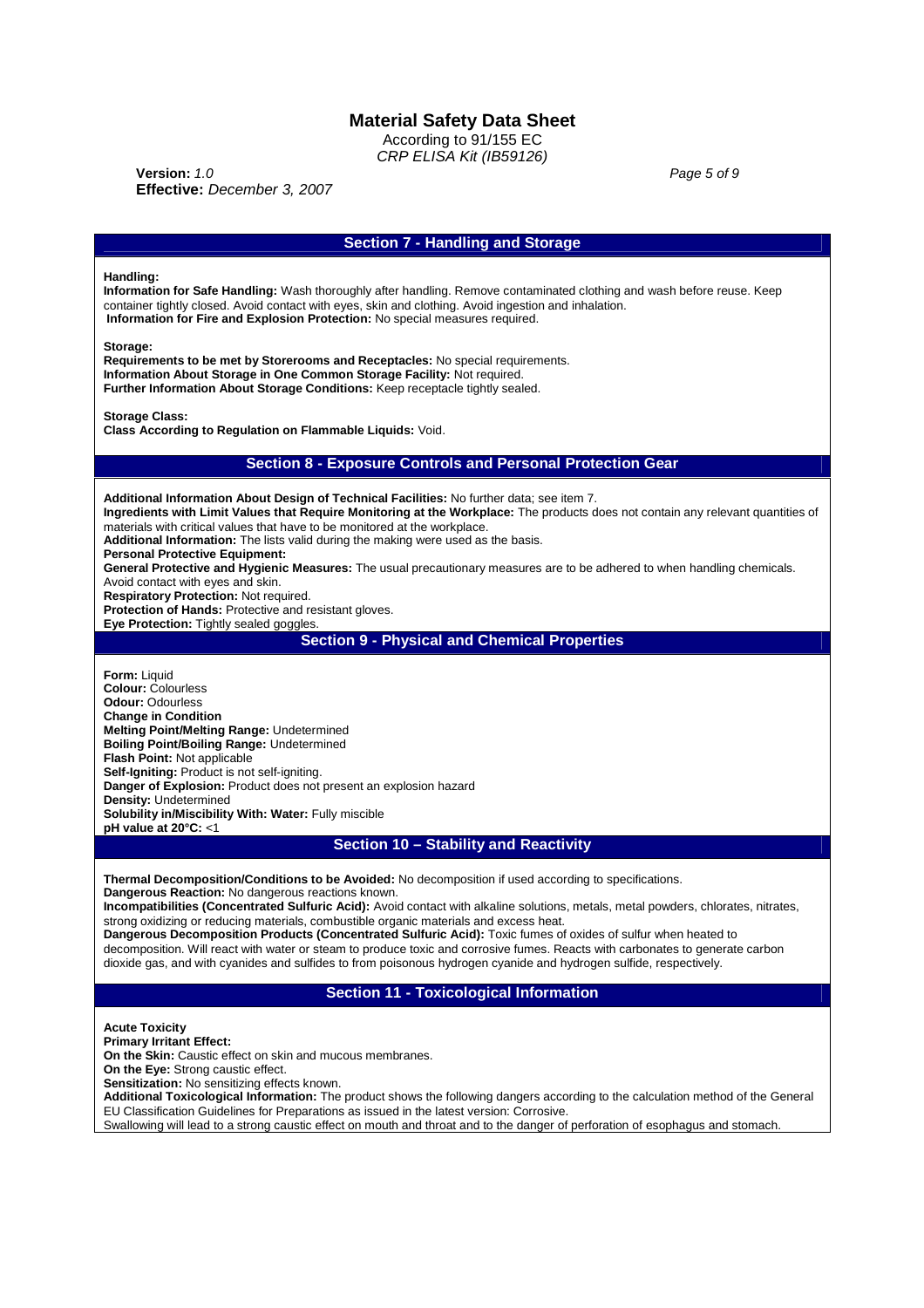According to 91/155 EC *CRP ELISA Kit (IB59126)*

**Version:** *1.0 Page 6 of 9* **Effective:** *December 3, 2007*

| <b>Section 12 - Ecological Information</b>                                                                                                                                                                                                                                                                                                                                                                                                      |
|-------------------------------------------------------------------------------------------------------------------------------------------------------------------------------------------------------------------------------------------------------------------------------------------------------------------------------------------------------------------------------------------------------------------------------------------------|
| General Notes: Hazardous for water. Do not allow product to reach ground water, water course or sewage system. Must not reach<br>sewage water or drainage ditch undiluted or unneutralized. Danger to drinking water even if small quantities leak into the ground.                                                                                                                                                                             |
| <b>Section 13 - Disposal Considerations</b>                                                                                                                                                                                                                                                                                                                                                                                                     |
| Product:<br>Recommendation: Smaller quantities can be disposed of with household water.                                                                                                                                                                                                                                                                                                                                                         |
| <b>Uncleaned Packaging:</b><br>Recommended Cleansing Agents: Water, if necessary together with cleansing agents.                                                                                                                                                                                                                                                                                                                                |
| <b>Section 14 - Transport Information</b>                                                                                                                                                                                                                                                                                                                                                                                                       |
| Special Shipping Information: Does not constitute a hazard.                                                                                                                                                                                                                                                                                                                                                                                     |
| <b>Section 15 - Regulations</b>                                                                                                                                                                                                                                                                                                                                                                                                                 |
| Labelling According to European Labelling Guidelines: Observe the general safety regulations when handling chemicals. The<br>product has been classified and marked according to EC Directives.<br>Code Letter and Hazard Designation of Product: C Corrosive<br><b>Risk Phrases:</b><br>R 34 - Causes burns.<br><b>Safety Phrases:</b><br>S 26 – In case of contact with eyes, rinse immediately with plenty of water and seek medical advice. |
| S 36/37/39 – Wear suitable protective clothing, gloves and eye/face protection.<br>S 45 – In case of accident or if you feel unwell, seek medical advice immediately (show the label where possible).<br>S 60 - This material and its container must be disposed of as hazardous waste.                                                                                                                                                         |
| <b>Section 16 - Other Information</b>                                                                                                                                                                                                                                                                                                                                                                                                           |
| This information is prepared based on our present knowledge. However, this shall not constitute a guarantee for any specific product<br>features and shall not establish a legally valid contractual relationship.                                                                                                                                                                                                                              |
| <b>Prepared By: QA Department (QMR)</b>                                                                                                                                                                                                                                                                                                                                                                                                         |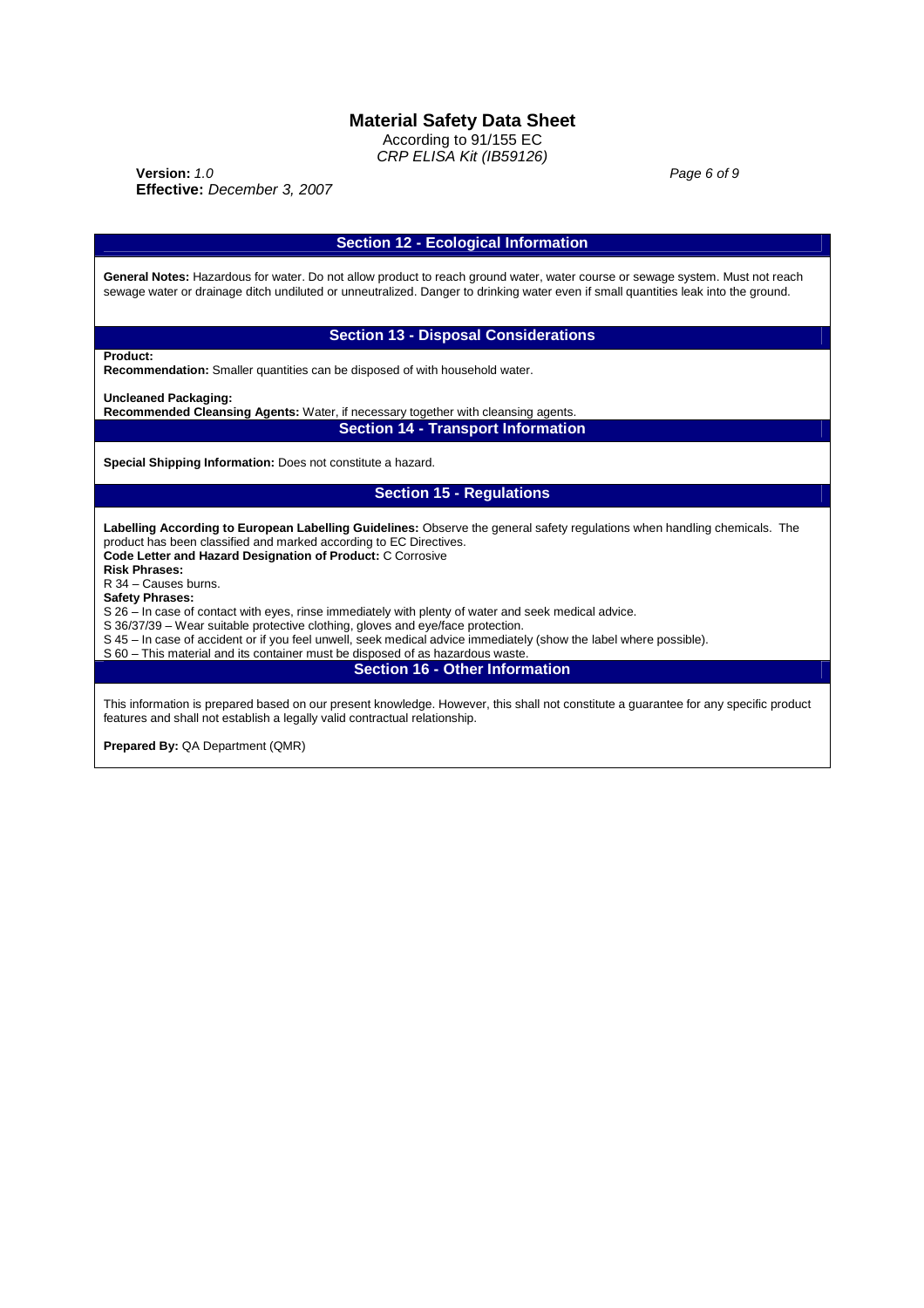According to 91/155 EC *CRP ELISA Kit (IB59126)*

**Version:** *1.0 Page 7 of 9* **Effective:** *December 3, 2007*

|                                                                                                                                                               | <b>Section 1- Identification of Substance</b>                                                                                                                                                                                                                                                                                                                                                                                                                                                                                                                                                                |
|---------------------------------------------------------------------------------------------------------------------------------------------------------------|--------------------------------------------------------------------------------------------------------------------------------------------------------------------------------------------------------------------------------------------------------------------------------------------------------------------------------------------------------------------------------------------------------------------------------------------------------------------------------------------------------------------------------------------------------------------------------------------------------------|
| <b>Product Identification:</b>                                                                                                                                |                                                                                                                                                                                                                                                                                                                                                                                                                                                                                                                                                                                                              |
|                                                                                                                                                               | CRP ELISA Kit (IB59126)<br><b>TMB Substrate</b>                                                                                                                                                                                                                                                                                                                                                                                                                                                                                                                                                              |
| <b>Supplier Information:</b>                                                                                                                                  | Immuno-Biological Laboratories, Inc. (IBL-America)<br>8201 Central Avenue NE, Suite P<br>Minneapolis, MN 55432<br>Tel/Fax: (888) 523-1246 / (763) 780-2988<br>E-mail: info@ibl-america.com<br>Internet: www.ibl-america.com                                                                                                                                                                                                                                                                                                                                                                                  |
|                                                                                                                                                               | <b>Section 2 - Data on Components</b>                                                                                                                                                                                                                                                                                                                                                                                                                                                                                                                                                                        |
| <b>Chemical Characterization: Preparation</b><br>Description: Mixture of substances listed below with nonhazardous additions.<br>Hazardous Ingredients: Void. |                                                                                                                                                                                                                                                                                                                                                                                                                                                                                                                                                                                                              |
|                                                                                                                                                               | <b>Section 3 - Hazard Identification</b>                                                                                                                                                                                                                                                                                                                                                                                                                                                                                                                                                                     |
| Hazard Description: N/A<br>Information concerning to particular hazards to man and environment: N/A<br>data.                                                  | Classification System: The classification is according to the latest editions of the EU-lists, and extended by company and literature                                                                                                                                                                                                                                                                                                                                                                                                                                                                        |
|                                                                                                                                                               | <b>Section 4 - First Aid Measures</b>                                                                                                                                                                                                                                                                                                                                                                                                                                                                                                                                                                        |
| noted.                                                                                                                                                        | <b>General Information:</b> Immediately remove any clothing contaminated by the product.<br>After Inhalation: Remove the exposed person to fresh air and support breathing, if necessary. Obtain medical attention.<br>After Skin Contact: Remove contaminated clothing and wash effected skin with soap and water. Seek medical attention if irritation is<br>After Eye Contact: Immediately flush eyes thoroughly with fresh water. Remove contact lenses, if any, and seek medical attention.<br>After Ingestion: Wash out mouth immediately provided that person is conscious. Obtain medical attention. |
|                                                                                                                                                               | <b>Section 5 - Fire Fighting Measures</b>                                                                                                                                                                                                                                                                                                                                                                                                                                                                                                                                                                    |
|                                                                                                                                                               | Suitable Extinguishing Agents: CO <sub>2</sub> powder or water spray. Fight larger fires with water spray or alcohol resistant foam.<br>Protective Equipment: Use self-contained breathing apparatus and protective clothing to prevent contact with skin and eyes.                                                                                                                                                                                                                                                                                                                                          |
|                                                                                                                                                               | <b>Section 6 - Accidental Release Measures</b>                                                                                                                                                                                                                                                                                                                                                                                                                                                                                                                                                               |
| Measures for Environmental Protection: No special measures required.<br>sand or vermiculite.<br><b>Additional Information: N/A</b>                            | Person-Related Safety Precautions: Wear suitable protective equipment to prevent inhalation and skin or eye contact.<br>Measures for Cleaning/Collecting: Clean up small spills with a sponge or mop and water. Larger volumes can be absorbed with                                                                                                                                                                                                                                                                                                                                                          |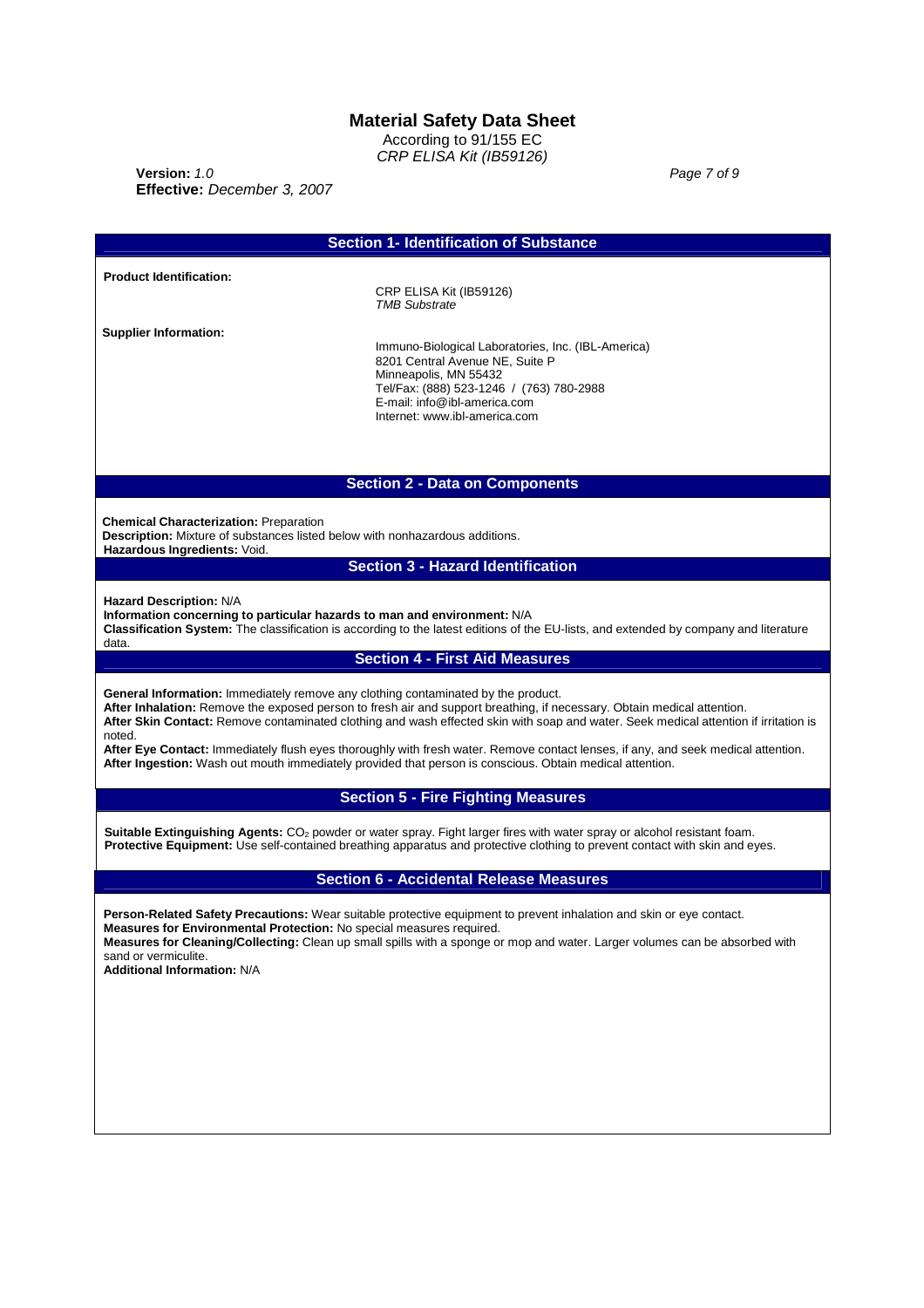According to 91/155 EC *CRP ELISA Kit (IB59126)*

**Version:**  $1.0$  **Page 8 of 9 Effective:** *December 3, 2007*

### **Section 7 - Handling and Storage**

#### **Handling:**

**Information for Safe Handling:** Wash thoroughly after handling. Remove contaminated clothing and wash before reuse. Keep container tightly closed. Avoid contact with eyes, skin and clothing. Avoid ingestion and inhalation. **Information for Fire and Explosion Protection:** No special measures required.

#### **Storage:**

**Requirements to be met by Storerooms and Receptacles:** Store refrigerated (~4-8˚C) in a dry, well-ventilated area away from incompatible substances (see section 10). Protect from exposure to sunlight. **Information About Storage in One Common Storage Facility:** Not required. **Further Information About Storage Conditions:** None.

#### **Storage Class:**

**Class According to Regulation on Flammable Liquids:** Void.

### **Section 8 - Exposure Controls and Personal Protection Gear**

**Additional Information About Design of Technical Facilities:** No further data; see item 7. **Ingredients with Limit Values that Require Monitoring at the Workplace:** The products does not contain any relevant quantities of materials with critical values that have to be monitored at the workplace. **Additional Information:** The lists valid during the making were used as the basis.

**Personal Protective Equipment:**

**General Protective and Hygienic Measures:** The usual precautionary measures are to be adhered to when handling chemicals. Avoid contact with eyes and skin.

**Respiratory Protection:** Not required.

**Protection of Hands: Protective gloves.** 

**Eye Protection:** Goggles recommended during refilling.

## **Section 9 - Physical and Chemical Properties**

**Form:** Liquid **Colour:** Colourless **Odour:** Odourless **Change in Condition Melting Point/Melting Range:** N/A **Boiling Point/Boiling Range:** 81˚C **Flash Point:** 187˚F (Closed cup) **Self-Igniting:** Product is not self-igniting. **Danger of Explosion:** Product does not present an explosion hazard **Density:** Undetermined **Solubility in/Miscibility With: Water:** Fully miscible **pH value at 20°C:** Undetermined

### **Section 10 – Stability and Reactivity**

**Thermal Decomposition:** During heating, carbon monoxide and nitrogen oxides may be produced. **Incompatibilities:** Avoid contact with strong oxidizing agents. Protect from exposure to sunlight. **Dangerous Decomposition Products:** Toxic fumes of oxides of carbon monoxide and nitrogen oxide.

### **Section 11 - Toxicological Information**

**Acute Toxicity Primary Irritant Effect: On the Skin:** Irritant to mucous membranes. **On the Eye:** Irritant. **Sensitization:** No sensitizing effects known. **Additional Toxicological Information:** The product is not subject to classification according to the calculation method of the General EU Classification Guidelines for Preparations as issued in the latest version.